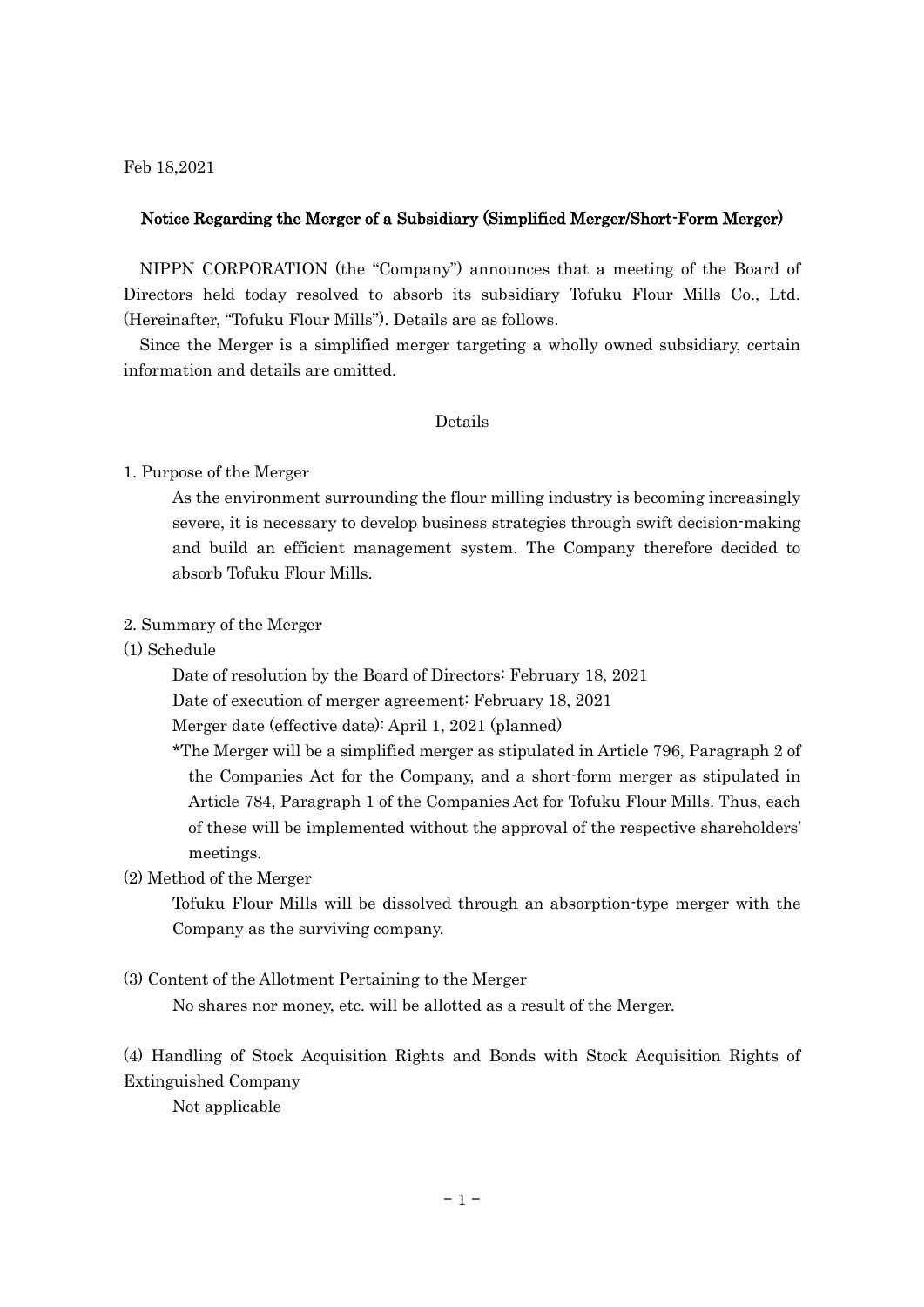|                                                                                        | Surviving company in the Merger                                                                                                                                                                                                           | Dissolving company in the Merger                                                                                                                                                                                               |
|----------------------------------------------------------------------------------------|-------------------------------------------------------------------------------------------------------------------------------------------------------------------------------------------------------------------------------------------|--------------------------------------------------------------------------------------------------------------------------------------------------------------------------------------------------------------------------------|
| Title                                                                                  | NIPPN CORPORATION                                                                                                                                                                                                                         | Tofuku Flour Mills Co., Ltd.                                                                                                                                                                                                   |
| $(2)$ Location                                                                         | $4 - 8$<br>Kojimachi,<br>Chiyoda-ku,<br>Tokyo                                                                                                                                                                                             | $4 - 9 - 20$<br>Chuo-ku,<br>Nanotsu,<br>Fukuoka<br>Fukuoka<br>City,<br>Prefecture                                                                                                                                              |
| $(3)$ Title/name of                                                                    | President,<br>C.0.0.<br>Toshiya                                                                                                                                                                                                           |                                                                                                                                                                                                                                |
| representative                                                                         | Maezuru                                                                                                                                                                                                                                   | President, Tsuyoshi Shinagawa                                                                                                                                                                                                  |
| (4) Business contents                                                                  | Manufacture and sale of flour<br>and other foods                                                                                                                                                                                          | Manufacture and sale of products<br>made from wheat or<br>other<br>agricultural products, such as<br>wheat flour and mixed flour;<br>purchase and sale of noodles,<br>grains, and other commodities                            |
| $(5)$ Capital                                                                          | $12,240$ million yen                                                                                                                                                                                                                      | 400 million yen                                                                                                                                                                                                                |
| (6) Date of establishment                                                              | September 26, 1896                                                                                                                                                                                                                        | October 9, 1932                                                                                                                                                                                                                |
| (7) Number of issued<br>shares                                                         | 78,824,009 shares                                                                                                                                                                                                                         | 9,953,271 shares                                                                                                                                                                                                               |
| (8) Fiscal year-end                                                                    | March 31                                                                                                                                                                                                                                  | March 31                                                                                                                                                                                                                       |
| Major shareholders and<br>shareholding ratios                                          | The Master Trust Bank of Japan,<br>Ltd. (trust account) 7.14 %<br>Nippon Flour Mills Clients<br>Shareholding Association 6.01 %<br>Taiju Life Insurance Co., Ltd.<br>4.55 %<br>MITSUI & CO., LTD.<br>4.36 %<br>DUSKIN CO., LTD.<br>3.26 % | NIPPN CORPORATION<br>96.89%<br>Eiichi Nogami<br>3.01 %<br>Mitsuo Nogami<br>0.10%<br>(Note) On February 16, 2021,<br>the shares held by Mr. Eiichi<br>Nogami and Mr. Mitsuo Nogami<br>were transferred to NIPPN<br>CORPORATION. |
| (10) Financial position and operating results of the immediately preceding fiscal year |                                                                                                                                                                                                                                           |                                                                                                                                                                                                                                |
| <b>Fiscal Year</b>                                                                     | Year ended March 31, 2020<br>(Consolidated)                                                                                                                                                                                               | Year ended March 31, 2020<br>(Non-Consolidated)                                                                                                                                                                                |
| Net Assets                                                                             | 158,581 million yen                                                                                                                                                                                                                       | 1,674 million yen                                                                                                                                                                                                              |
| Total assets                                                                           | 290,428 million yen                                                                                                                                                                                                                       | 3,096 million yen                                                                                                                                                                                                              |
| Net assets per share                                                                   | 2,006.14 yen                                                                                                                                                                                                                              | 168.23 yen                                                                                                                                                                                                                     |
| Net sales                                                                              | 344,839 million yen                                                                                                                                                                                                                       | 2,729 million yen                                                                                                                                                                                                              |
| Operating income                                                                       | 11,101 million yen                                                                                                                                                                                                                        | 80 million yen                                                                                                                                                                                                                 |
| Ordinary Income                                                                        | 12,740 million yen                                                                                                                                                                                                                        | 89 million yen                                                                                                                                                                                                                 |
| Profit attributable to<br>owners of parent                                             | 8,941 million yen                                                                                                                                                                                                                         | 32 million yen                                                                                                                                                                                                                 |
| Basic profit per share                                                                 | 116.71 yen                                                                                                                                                                                                                                | $3.22$ yen                                                                                                                                                                                                                     |

3. Overview of the Companies Involved in the Merger (as of September 30, 2020)